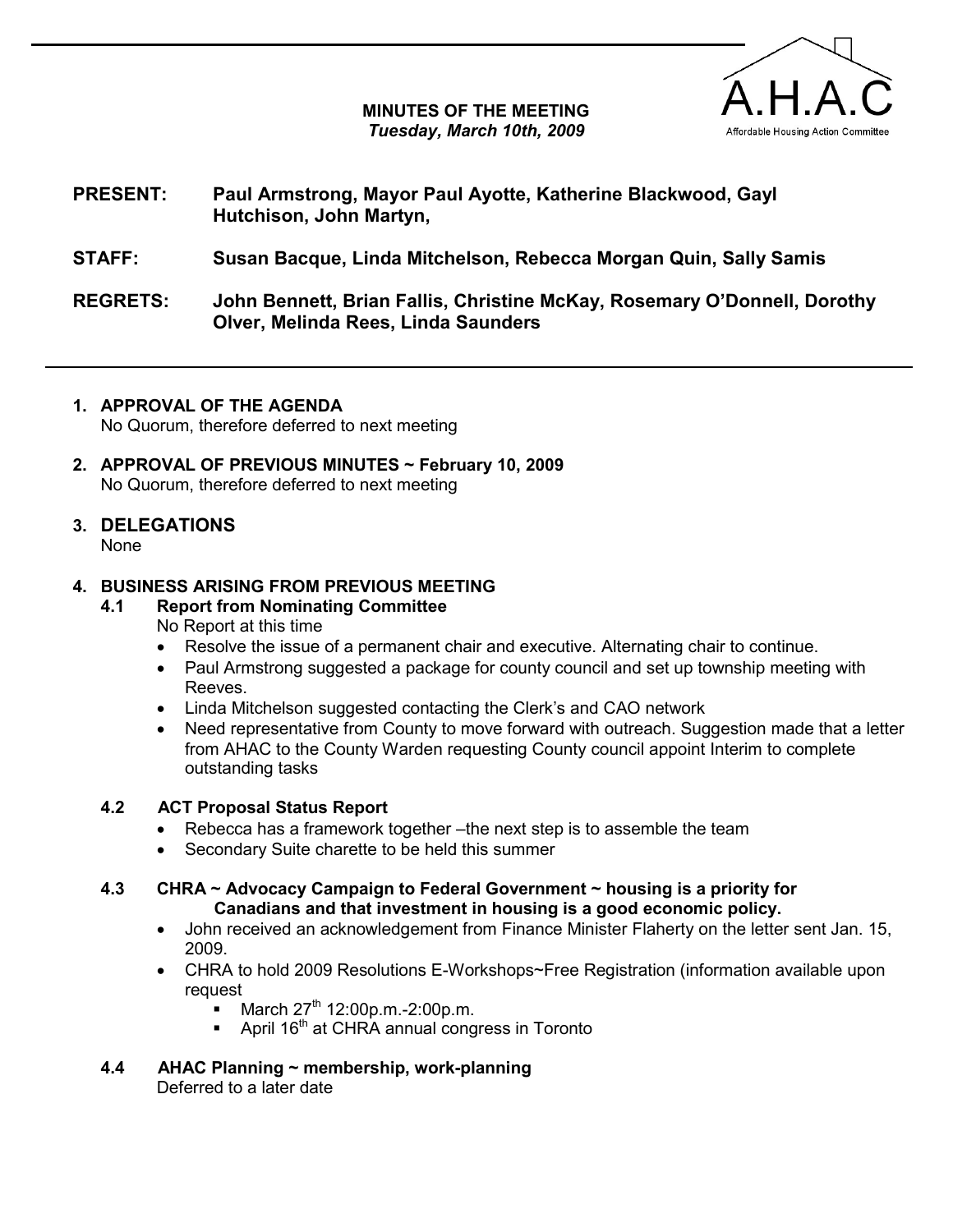# 5. REPORTS FROM COMMITTEES / WORKING GROUPS

# 5.1 C.E.W.G Committee

### Housing Is Fundamental ~ Paul Armstrong

- Update from students on their review not available at this time
- HIF's will be continuing with core information.
- Supportive Housing will be the main focus in 2009.

## Housing Workers Network

- Meeting tomorrow March 11, 10am-12pm~"Navigating the Mental Health System"
- Meeting held at GPAEDC office and open to everyone
- Housing Workers Network scheduled to present at the October AHAC meeting

### 5.2 Working Groups

# Housing needs of seniors and persons with disabilities ~"With a little help"

- John Martyn to present report at Joint Services Steering Committee ~ March 12, 2009 Key points taken from report and will be presented in small PowerPoint presentation.
- Karen Hjort-Jensen will be asked to present at the Supportive Housing Forum on March 27<sup>th</sup>. If she is unable to, John Martyn will present.

## 6. NEW BUSINESS

- 6.1 Budget (Work Plan)
	- #1 of the Work plan allocation should read "up to \$1000".
	- Homelessness Network decided at last meeting that staff will report back to AHAC, no funds required at this time.

## 6.2 Round Table

A Recommendation that AHAC provide up to \$1000 to help fund Supportive Housing Forum, March 27th

**M.** John Martyn **S. Paul Armstrong** 

- John Martyn asked if any AHAC members are planning attend the forum would any be available to volunteer for Forum
	- **Gayl Hutchison**
	- **Kathy Blackwood**
	- **-** Linda Mitchelson

### 6.3 CHRA Congress

- April 15-18 In Toronto
- John Martyn received a free registration for the Congress and asked that AHAC pay for the accommodations

#### A Recommendation that AHAC provide funds to cover John Martyn's accommodation costs **M.** Paul Armstrong **S. Gayl Hutchison**

### Susan talked about the three students from Trent University involved with Housing

CHRA is offering a \$50 registration fee for students wanting to attend the conference

### A recommendation that AHAC provide \$50 registration cost of students to attend the CHRA **Congress**

**M.** Kathy Blackwood **S. Gayl Hutchison** 

### 6.4 Poverty Reduction Network Update ~ Presentation March 12, 2009

John Martyn reported that things are moving along. All teams are occupied and busy

- Food Security Network moving ahead
- Housing Security Network tracking property standard complaints and eviction of tenants
- Basic Needs Network working very hard on dental oral hygiene initiative that was promised last year